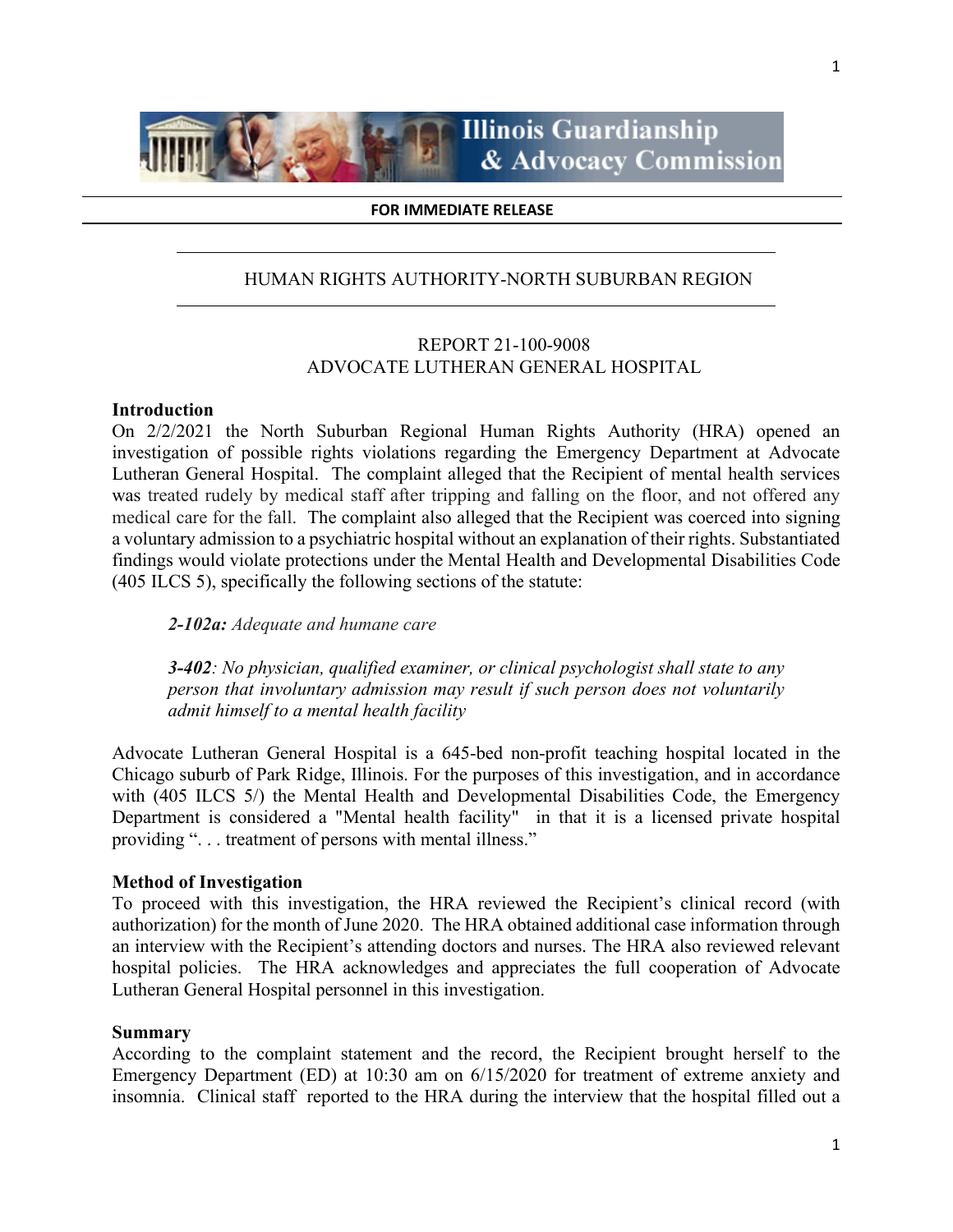petition (the time of this is unknown) to detain the Recipient for a psychiatric assessment, after which a certificate for involuntary admission was completed and "filed in the chart". Neither the petition nor certificate were in the record, and neither could be produced by hospital administration upon further request.

Prior to receiving a psychiatric assessment, the Recipient was given a thorough medical examination (including an MRI), due to her medical history of brain tumors and recent brain surgery. According to the record, at approximately 7pm on 6/15/2020 the Recipient was told that her medical test results were normal and that she was cleared for a psychiatric assessment. According to the doctor's note in the record the falling incident occurred at this time. Interviewed for her account of the incident, the Recipient stated that the fall occurred because she:

*". . . walked to the edge of the room and [the Doctor] aggressively came towards me and yelled 'get back in that room!' I was so startled I stumbled backwards and fell. Then he said, 'I didn't fucken push you, you're not having a seizure get back in bed.'"*

Notes in the record from the Doctor and the RN present a conflicting version of the Recipient's account of the fall. The Doctor wrote:

*"Patient . . . was asked to go back into her room by myself. Patient went into the room lowered herself to the ground began shaking voluntarily and stated that she was having a seizure . . . I told her that she was not having a seizure and to stand up and she became verbally abusive to me and staff because she stated that I pushed her down when I never physically touched her . . . Patient suffered no acute injury when she lowered herself to the ground involuntarily picked herself up the ground and put herself back into bed."*

An RN note from 7:05 pm on 6/15/2020 provides a description of the falling incident that is similar to the Doctor's:

*"Pt noted to be hovering in the doorway after having been instructed multiple times that all patients must be inside their room in the midst of a pandemic. [The Doctor] offered to instruct pt once again to sit back on her bed. RN witnessed patient raise her voice and begin to nonsense shake, lowering herself to the ground yelling 'you pushed me'. Pt spoke of having a seizure while verbalizing to MD. RN witnessed entire event and there was no physical contact between the patient and the MD. RN told the patient to get off the ground when she would not listen to the MD . . . Pt freely stood up . . . and then she sat on the bed.* 

During the staff interview, the Doctor and RN reiterated the same versions of the falling events that were recorded in their case notes.

A psychiatric evaluation was performed by a doctor at 7:49 pm on 6/15/2020. A note in the psychiatric evaluation mentions that the certificate was placed in the chart, however the certificate was not found in the chart and could not be provided by hospital staff upon a later request. The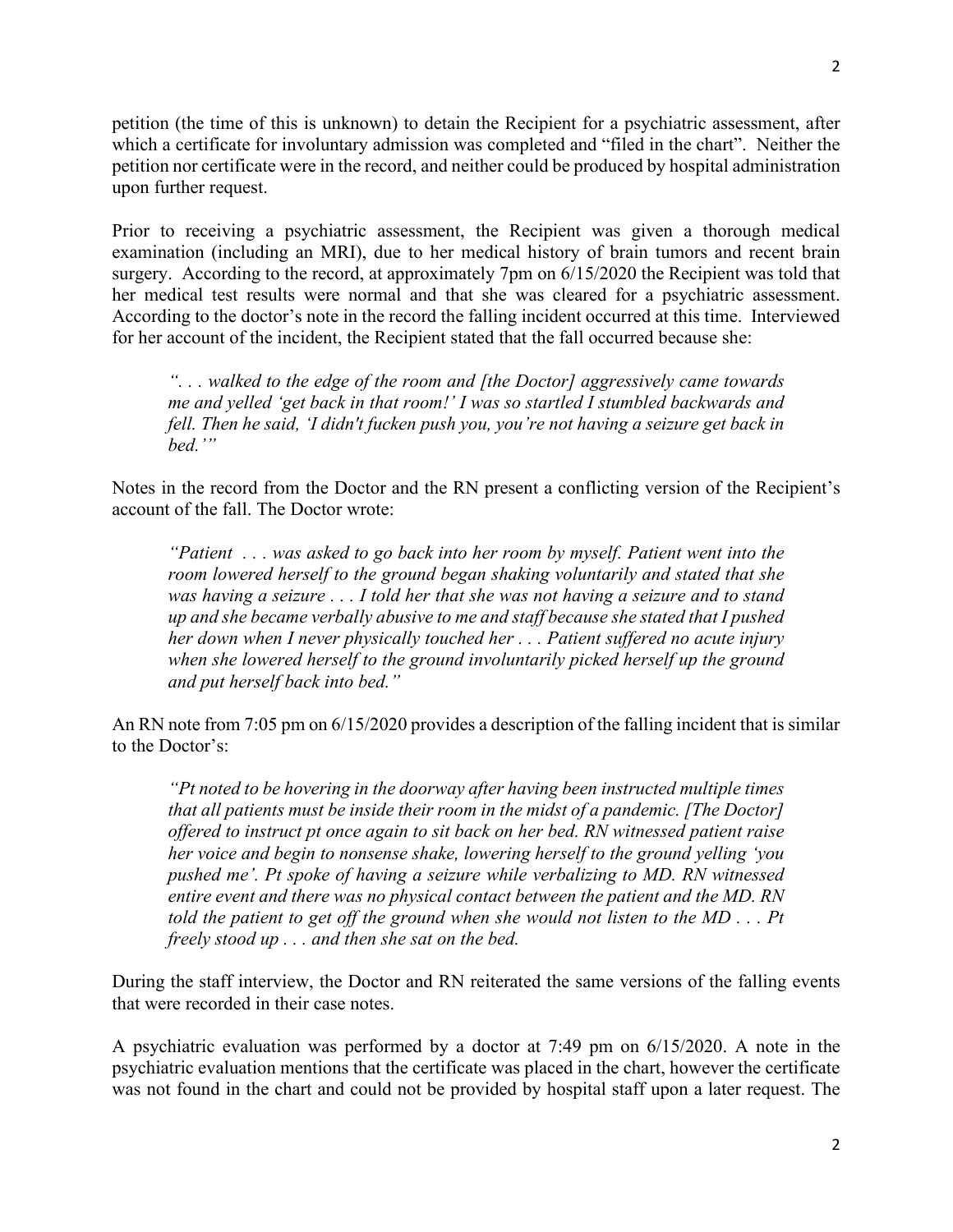3

Recipient was discharged from the ED and taken by ambulance to a psychiatric hospital at 10:21 am on 6/16/10.

## **Case Findings**

The complaint that the Recipient was treated rudely by medical staff after tripping and falling on the floor, and not offered any medical care for the fall is found to be *unsubstantiated*. The complaint that the Recipient was coerced into signing a voluntary admission to a psychiatric hospital without an explanation of their rights is undetermined. Hospital staff told the HRA that the Recipient was admitted to Advocate Lutheran General Hospital involuntarily, but the record does not contain the legal forms required to detain the Recipient involuntarily. Since the record is *also* missing the legal forms required to admit the Recipient *voluntarily*, the hospital cannot demonstrate its authority to have detained the Recipient at all. Additionally, there is no documented proof that the hospital informed the Recipient of her applicable rights. Therefore, this investigation *substantiates* a violation of Illinois Mental Health and Developmental Disabilities Code statutes governing admissions and essential record keeping, specifically:

*405 ILCS 5/3-609: Within 12 hours after admission, the respondent shall be given a copy of the petition and a statement [of how to contact the Guardianship and Advocacy Commission].*

*405 ILCS 5/3-202 (a): Every mental health facility shall maintain adequate records which shall include the Section of this Chapter under which the recipient was admitted, any subsequent change in the recipient's status, and requisite documentation for such admission and status.*

## **Analysis**

The depiction of the falling incident as presented by the Recipient did not match the depiction of the incident as presented in the case notes. The HRA was convinced that the hospital version of the fall was the correct version of events because the hospital staff interviews reiterated the two case note versions of the falling incident. The case notes and staff interview also convinced the HRA that the Recipient had not needed medical attention after the falling incident.

There was no evidence in the record to support the allegation that the Recipient was coerced into signing a voluntary admission, and there was no voluntary application in the record. The hospital staff reported in the interview that the Recipient was an involuntary admittee to the hospital, but there were no petitions or certificates in the record. The only indication of this status in the record was found in a note from the Psychiatric assessment stating: "certificate placed in the chart", and from an RN note at 10:11 pm on 6/15/2020 stating: "Pt wanting to leave, standing by door, sitter bedside". Under 405 ILCS 5/3 Article VI, the petition and certificate documents are the *only* legal authority governing an involuntary admission to a psychiatric facility, and the hospital is unable to produce these required documents.

An HRA review of the Advocate Health Care policies and procedures governing psychiatric admissions and record keeping found that these policies do not sufficiently address protections to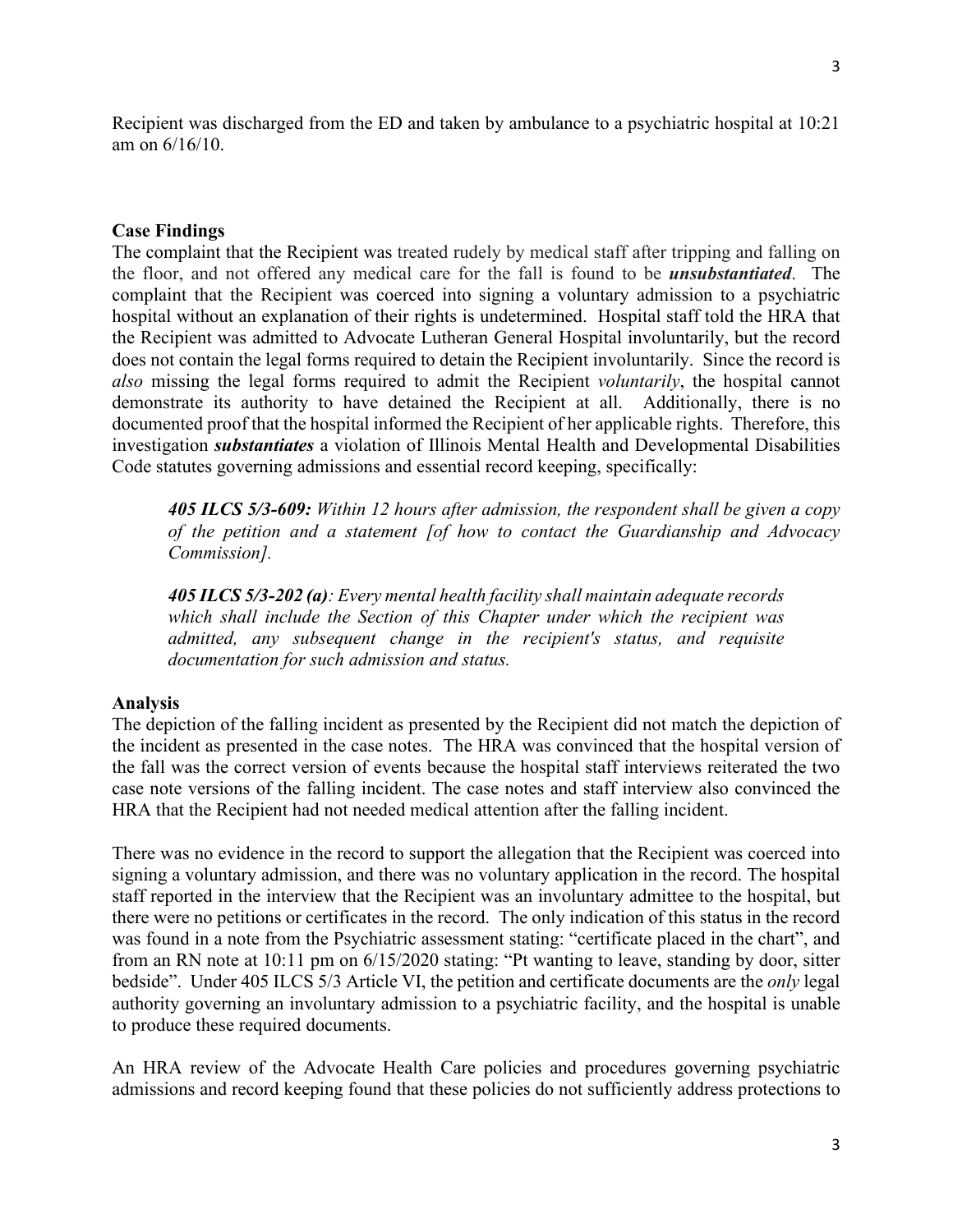4

psychiatric patient rights regarding emergency admission by certificate, and regarding record keeping. The "recommendations" section of this report contains the corrective action steps required to bring Advocate Lutheran General Hospital's psychiatric admissions policy and practices into full compliance with 405 ILCS 5/3.

## **Recommendations:**

1. Revise *Advocate Health Care Policy: Admissions to the Department of Psychiatry* so that it reflects the following sections of the Code:

> *ILCS 5/3-602: The petition shall be accompanied by a certificate executed by a... . qualified examiner . . . which states that the respondent is subject to involuntary admission on an inpatient basis and requires immediate hospitalization. The certificate shall . . . contain a statement as to whether the respondent was advised of his rights under Section 3-208.*

*ILCS 5/3-208: . . . prior to this examination for the purpose of certification . . . , the person conducting this examination shall inform the person being examined in a simple comprehensible manner of the purpose of the examination; that he does not have to talk to the examiner; and that any statements he makes may be disclosed at a court hearing on the issue of whether he is subject to involuntary admission.* 

2. Revise any relevant documentation or Psychiatric Admissions policies to reflect the documentation standards of the Code:

> *5/3-202 (a): …maintain adequate records which shall include the Section of this Chapter under which the recipient was admitted….*

- 3. Retrain appropriate staff on the revised polices and Code-required documentation. Provide proof of completion.
- 4. Provide the HRA with drafts of revised Psychiatric Admissions and Record Keeping policies.

## **RESPONSE**

## **Notice: The following page(s) contain the provider**

## **response. Due to technical requirements, some**

**provider responses appear verbatim in retyped format**.